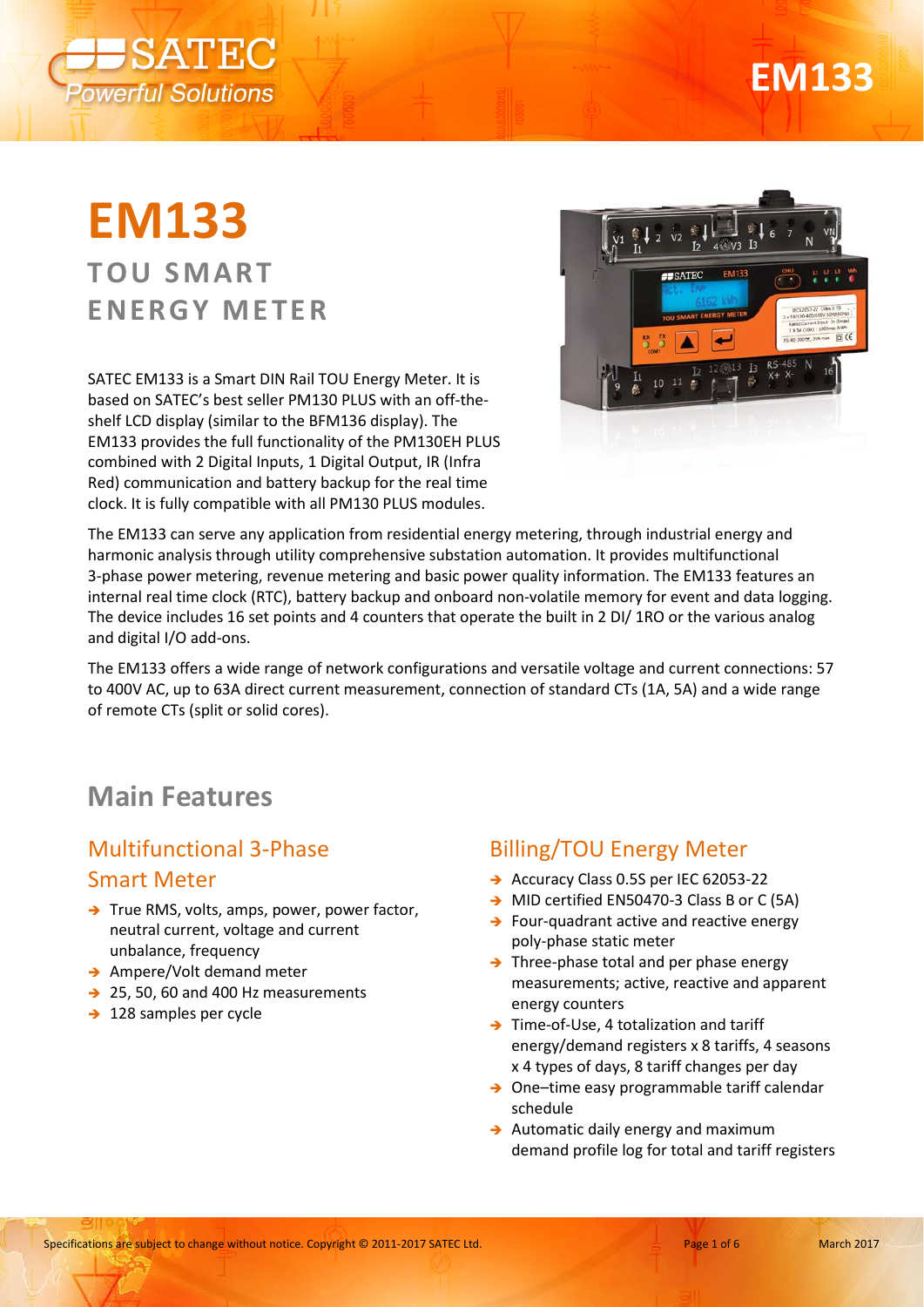



#### Harmonic Analyzer

- → Voltage and current THD, TDD and K-Factor, up to 40<sup>th</sup> order harmonic
- → Voltage and current harmonic spectrum and angles

## Real-time Waveform Capture (via PC)

- → Real-time "scope mode" waveform monitoring capability
- Simultaneous 6-channel 8-cycle waveform capture at a rate of 64 samples per cycle

#### Programmable Logical Controller

- → Embedded programmable controller
- $\rightarrow$  16 control set points; programmable thresholds and delays
- $\rightarrow$  Relay output control
- $\rightarrow$  1-cycle response time

### Event and Data Recording

- → Non-volatile memory for long-term event and data recording for at least 90 days history storage capabilities
- $\rightarrow$  Event recorder for logging internal diagnostic events and setup changes
- → Two data recorders; programmable data logs on a periodic basis; automatic daily energy and maximum demand profile log

#### **Display**

- $\rightarrow$  Easy to read 2 x 16 Characters LCD display, adjustable update time
- $\rightarrow$  Auto-scroll option with adjustable page exposition time; auto-return to a default page

#### Real-time Clock

 $\rightarrow$  Backup for 260 days

#### Inputs/Outputs

- $\rightarrow$  Built-in 2 Digital Inputs and 1 form A solid state digital output
- → Optional module 8 Digital Inputs
- $\rightarrow$  Optional module 4 Digital Inputs and 2 digital outputs (Solid State or Electro Mechanical)
- → Optional module 12 Digital Inputs and 4 digital outputs with optional Ethernet, RS-485 or CAN
- → Optional module 4 Analog Outputs

#### Communications

- $\rightarrow$  Standard 2-wire RS-485 communication port
- $\rightarrow$  Built-in IR communication port
- → Optional multipurpose RS-232/422/485 port
- → Optional 10/100Base T port
- → Optional PROFIBUS port
- → Optional RF module (available in certain regions only)
- → Optional 2G/3G modem
- → Optional CANopen port

#### Communication protocols

- $\rightarrow$  Modbus RTU
- **→ SATEC ASCII**
- $\rightarrow$  DNP 3.0
- $\rightarrow$  IEC 60870-5-101 (option)
- $\rightarrow$  IEC 60870-5-104 (option)

#### Meter Security

→ 3 levels Password security for protecting meter setups and accumulated data from unauthorized changes

#### Upgradeable Firmware

 $\rightarrow$  Easy upgrading device firmware through a serial or Ethernet port.

#### Software Support

- $\rightarrow$  Includes comprehensive Power Analysis Software (PAS) for configuration and data acquisition
- → Optional ExpertPower™ client for communicating with the SATEC proprietary ExpertPowerTM Internet services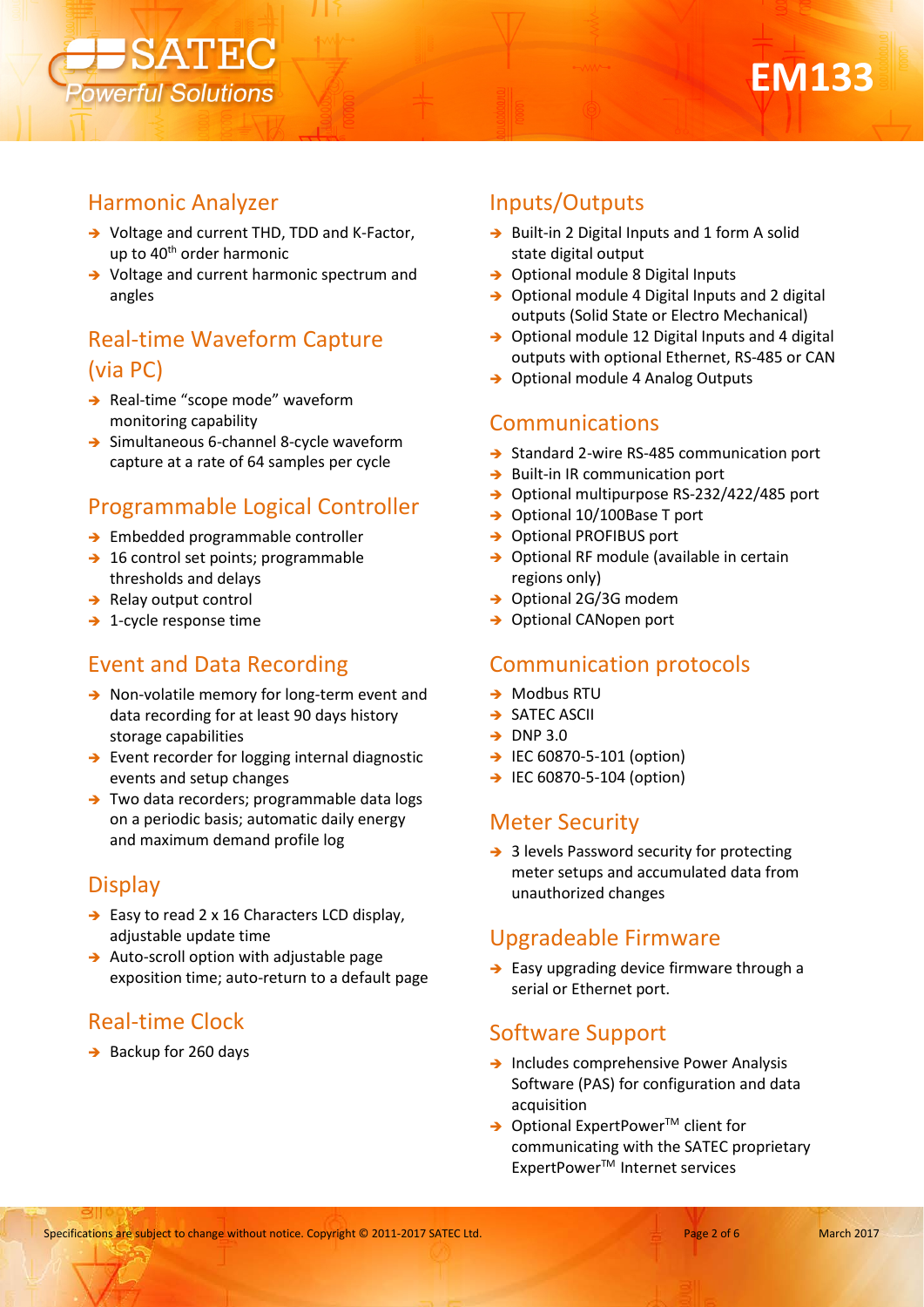

# **EM133**

## Specifications

| <b>VOLTAGE INPUTS</b>                     |                                                                                                                                                                                                                                                       |  |  |  |  |  |
|-------------------------------------------|-------------------------------------------------------------------------------------------------------------------------------------------------------------------------------------------------------------------------------------------------------|--|--|--|--|--|
| <b>Voltage Connections</b>                | 3 phases, 1 Neutral                                                                                                                                                                                                                                   |  |  |  |  |  |
| <b>Voltage Ratings</b>                    | Direct voltage connection:<br>220 to 400V (L-N)<br>380 to 690V (L-L)<br>$\rightarrow$<br>$\rightarrow$ Range 0-800VAC<br>Via PT (Power Transformer):<br>$\rightarrow$ 57.7 to 120V (L-N)<br>100 to 207V (L-L)<br>$\rightarrow$<br>Range 0-250VAC<br>→ |  |  |  |  |  |
| <b>Starting Voltage</b>                   | $0.2\%$ U <sub>N</sub>                                                                                                                                                                                                                                |  |  |  |  |  |
| Input Impedance                           | $\geq 1$ M $\Omega$                                                                                                                                                                                                                                   |  |  |  |  |  |
| Burden with Aux.<br>Power supply          | $\leq$ 0.2VA/phase                                                                                                                                                                                                                                    |  |  |  |  |  |
| Overload withstand                        | 4000 VAC (L-G) for 1 min.                                                                                                                                                                                                                             |  |  |  |  |  |
| Impulse Voltage                           | 6kV                                                                                                                                                                                                                                                   |  |  |  |  |  |
| <b>Terminal Blocks</b>                    | 4 Sealed, pitch 7-10mm<br>2.5 to 4 $mm2$                                                                                                                                                                                                              |  |  |  |  |  |
| <b>CURRENT INPUTS</b>                     |                                                                                                                                                                                                                                                       |  |  |  |  |  |
| <b>Current Connections</b>                | 3 galvanic isolated inputs                                                                                                                                                                                                                            |  |  |  |  |  |
| <b>Current Ratings</b>                    | Choice of 4 options:<br>/5A CT connection<br>$\rightarrow$<br>/1A CT connection<br>$\rightarrow$<br>Direct up to 100A<br>$\rightarrow$                                                                                                                |  |  |  |  |  |
|                                           | Remote CT (40mA)<br>$\rightarrow$                                                                                                                                                                                                                     |  |  |  |  |  |
| <b>Starting Current</b>                   | $0.2\%$ In                                                                                                                                                                                                                                            |  |  |  |  |  |
| Burden per phase                          | <0.2 VA (/5A)<br><0.05 VA (/1A)                                                                                                                                                                                                                       |  |  |  |  |  |
| Overload (continuous)                     | $2 \times I_N$ (1.2× $I_N$ for 100A model)                                                                                                                                                                                                            |  |  |  |  |  |
| Over current                              | 50×I <sub>N</sub> (for 1 second)                                                                                                                                                                                                                      |  |  |  |  |  |
| Galvanic isolation                        | 4000 VAC (L-G) for 1 min.                                                                                                                                                                                                                             |  |  |  |  |  |
| <b>Terminal Blocks</b>                    | 6 Sealed, pitch 7-10mm<br>4 to 16 mm <sup>2</sup>                                                                                                                                                                                                     |  |  |  |  |  |
| <b>AUXILIARY POWER SUPPLY</b>             |                                                                                                                                                                                                                                                       |  |  |  |  |  |
| Rated Input                               | 40-300 V AC/DC                                                                                                                                                                                                                                        |  |  |  |  |  |
| <b>Insulation Dielectric</b><br>withstand | 4000 VAC for 1 min.                                                                                                                                                                                                                                   |  |  |  |  |  |
| Output power                              | 4W                                                                                                                                                                                                                                                    |  |  |  |  |  |

| <b>BUILT IN COMMUNICATION</b>  |                                                                                                                        |
|--------------------------------|------------------------------------------------------------------------------------------------------------------------|
| <b>Communication Type</b>      | RS-485                                                                                                                 |
| Max. Baud Rate                 | 115.2 kb/s                                                                                                             |
| Isolation                      | 4000 VAC (L-G) for 1 min.                                                                                              |
| Max. Cable Length              | 1000 m                                                                                                                 |
| Protocols                      | <b>MODBUS RTU/ASCII</b>                                                                                                |
|                                | <b>DNP 3.0</b>                                                                                                         |
|                                | IEC 60870 -5-101 (option)                                                                                              |
|                                | IEC 60870 -5-104 (option)                                                                                              |
| <b>Terminal Blocks</b>         | 3 Sealed, pitch 7-10mm<br>2.5 to 4 $mm2$                                                                               |
| <b>INFRA RED COMMUNICATION</b> |                                                                                                                        |
| Baud rate                      | Up to 19.200 kb/s                                                                                                      |
| Protocols                      | <b>MODBUS RTU/ASCII</b>                                                                                                |
| <b>ADD-ON MODULES</b>          |                                                                                                                        |
| Max. # of Modules              | 1                                                                                                                      |
| <b>Available Modules</b>       | RS-232; PROFIBUS; ETHERNET;<br>Digital I/O; Analog Outputs                                                             |
| <b>FRONT PANEL</b>             |                                                                                                                        |
| Display type                   | 2×16 Characters Transflective<br>LCD with backlight                                                                    |
| Character size                 | $3.2\times1.85$ mm                                                                                                     |
| Viewing area                   | 46×11 mm                                                                                                               |
| LEDs                           | Total 6 LEDs:                                                                                                          |
|                                | $\rightarrow$ 1 Pulse calibration output<br>3 voltage indication<br>$\rightarrow$<br>2 RX/TX activity<br>$\rightarrow$ |
| Keypad                         | 2 buttons                                                                                                              |
| Nameplate                      | According to IEC 60688 and<br>IEC 62052-11                                                                             |
| <b>MECHANICAL</b>              |                                                                                                                        |
| Enclosure                      | DIN Rail mount<br>Complies with EN50022                                                                                |
| Dimensions [W×H×D]             | $125 \times 90 \times 75$ mm                                                                                           |
| <b>Enclosure Material</b>      | Reinforced Polycarbonate                                                                                               |
| <b>TEMPERATURE</b>             |                                                                                                                        |
| Operational                    | $-25^{\circ}$ C to 60 $^{\circ}$ C                                                                                     |
| Storage                        | -30°C to 85°C                                                                                                          |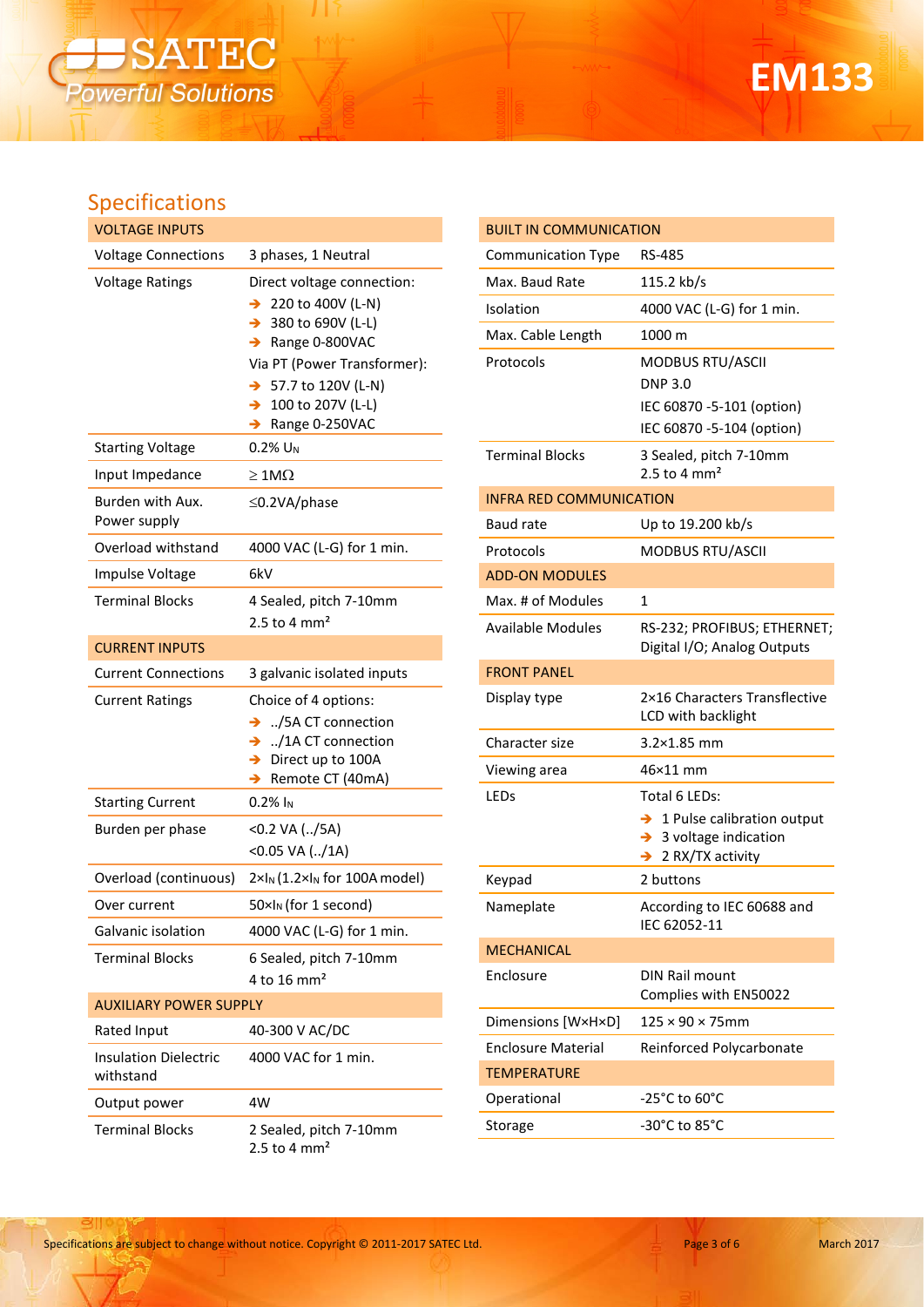

# **EM133**

# **Standards Compliance specifications**

### EMC per IEC 60688 and IEC 62052-11:

#### Immunity:

- → IEC61000-4-2: Electrostatic discharge, 15/air/contact
- → IEC61000-4-3: Electromagnetic RF Fields, 10V/m @ 80Mhz – 1000MHz
- → IEC61000-4-4: Fast Transients burst, 4KV on current and voltage circuits and 2 KV for auxiliary circuits
- → IEC61000-4-5: Surge 4KV on current and voltage circuits and 1 KV for auxiliary circuits
- → IEC61000-4-6: Conducted Radio-frequency, 10V @ 0.15Mhz – 80MHz
- → IEC61000-4-8: Power Frequency Magnetic Field

### Emission (radiated/conducted):

- → EN55022: 2010 Class A (CISPR 22)
- $\rightarrow$  FCC p.15 Class A mandatory

#### Safety

- $\rightarrow$  UL/IEC 61010-1
- $\rightarrow$  UL 916

#### Insulation

- IEC 62052-11: Insulation impulse 6KV/500Ω @ 1.2/50 μs
- → IEC 62053-22: AC voltage tests related to ground, 4 kV AC @ 1mn, for power and signal ports (above 40V)
- → 2.5KVAC r.m.s. @ 1mn, for other ports (below 40V)

#### Atmospheric Environment

- → Operational ambient temperature range: -25°C to +60 °C
- $\rightarrow$  Long-term damp heat withstand according to IEC 68-2-3 <95% (non condensing), +40 °C
- $\rightarrow$  Transport and storage temperature range:  $-$ 30°C to +85 °C
- $\rightarrow$  IEC 60068-2-6: Vibration
- → Frequency range: 10Hz to 150Hz
- $\rightarrow$  Transition frequency: 60Hz
- → Constant movement amplitude 0.075mm, f<60Hz
- $\rightarrow$  Constant acceleration 9.8 m/s<sup>2</sup> (1g), f > 60Hz
- $\rightarrow$  Additional Transport vibration and shocks:
- → Longitudinal acceleration: 2.0 g
- $\rightarrow$  Vertical acceleration: 1.2 g
- $\rightarrow$  Transversal acceleration: 1.2 g
- → Enclosure protection: IP20

#### Accuracy according to:

- $\rightarrow$  IEC 62053-22, class 0.5S active energy
- $\rightarrow$  IEC 62053-21, class 0.5 reactive energy
- $\rightarrow$  IEC 60688, class 0.5S active energy
- $\rightarrow$  IEC 60688, class 1 reactive energy
- → EN 50470-3, class B or C (5A version)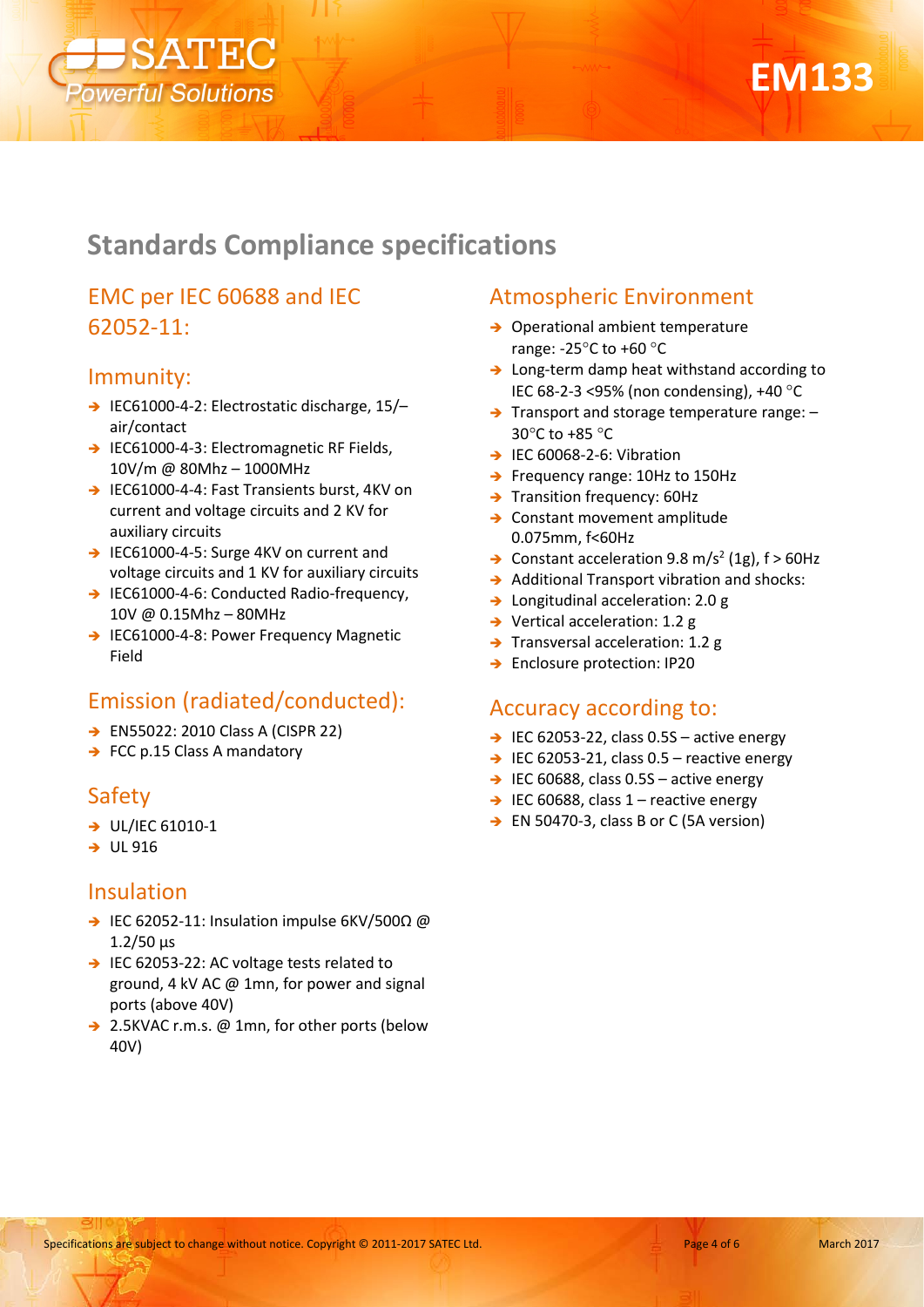



## **Order String**

| <b>OPTIONS</b>                                                                                                                             |             | <b>EM133</b> |  |  |  |
|--------------------------------------------------------------------------------------------------------------------------------------------|-------------|--------------|--|--|--|
| <b>Current Inputs</b>                                                                                                                      |             |              |  |  |  |
| 5 Ampere (MID Certified)                                                                                                                   | 5           |              |  |  |  |
| 1 Ampere                                                                                                                                   | 1           |              |  |  |  |
| Direct current measurement up to 63A                                                                                                       | 63          |              |  |  |  |
| High Accuracy Current Sensors (HACS).<br>Requires ordering of 3 HACS - please refer to SATEC's HACS Datasheet.                             | <b>HACS</b> |              |  |  |  |
| 5A split core remote high accuracy current sensor (HACS), 50/60Hz only                                                                     | RS5         |              |  |  |  |
| <b>Calibration at Frequency</b>                                                                                                            |             |              |  |  |  |
| 25 Hz                                                                                                                                      | 25HZ        |              |  |  |  |
| 50 Hz                                                                                                                                      | 50HZ        |              |  |  |  |
| 60 Hz                                                                                                                                      | 60HZ        |              |  |  |  |
| 400 Hz                                                                                                                                     | 400HZ       |              |  |  |  |
| Resolution                                                                                                                                 |             |              |  |  |  |
| Low Resolution 1A, 1V                                                                                                                      |             |              |  |  |  |
| High Resolution 0.01A, 0.1V                                                                                                                | н           |              |  |  |  |
| <b>Power Supply</b>                                                                                                                        |             |              |  |  |  |
| 40-300V AC/DC (MID Certified)                                                                                                              | <b>ACDC</b> |              |  |  |  |
| Powered from measured voltages (120-277 V L-N), only for 50/60Hz                                                                           | <b>SE</b>   |              |  |  |  |
| 12V/24V DC power supply                                                                                                                    | 21DC        |              |  |  |  |
| <b>Communication Protocol</b>                                                                                                              |             |              |  |  |  |
| Modbus and DNP 3.0                                                                                                                         |             |              |  |  |  |
| Modbus and IEC 60870-101/104                                                                                                               | 870         |              |  |  |  |
| <b>Testing and Certificate</b>                                                                                                             |             |              |  |  |  |
| Full functional test, calibration at various workloads & detailed test report                                                              |             |              |  |  |  |
| Full functional test, calibration at various workloads & detailed test report<br>plus ISO 17025 and ILAC certified calibration certificate | cc          |              |  |  |  |